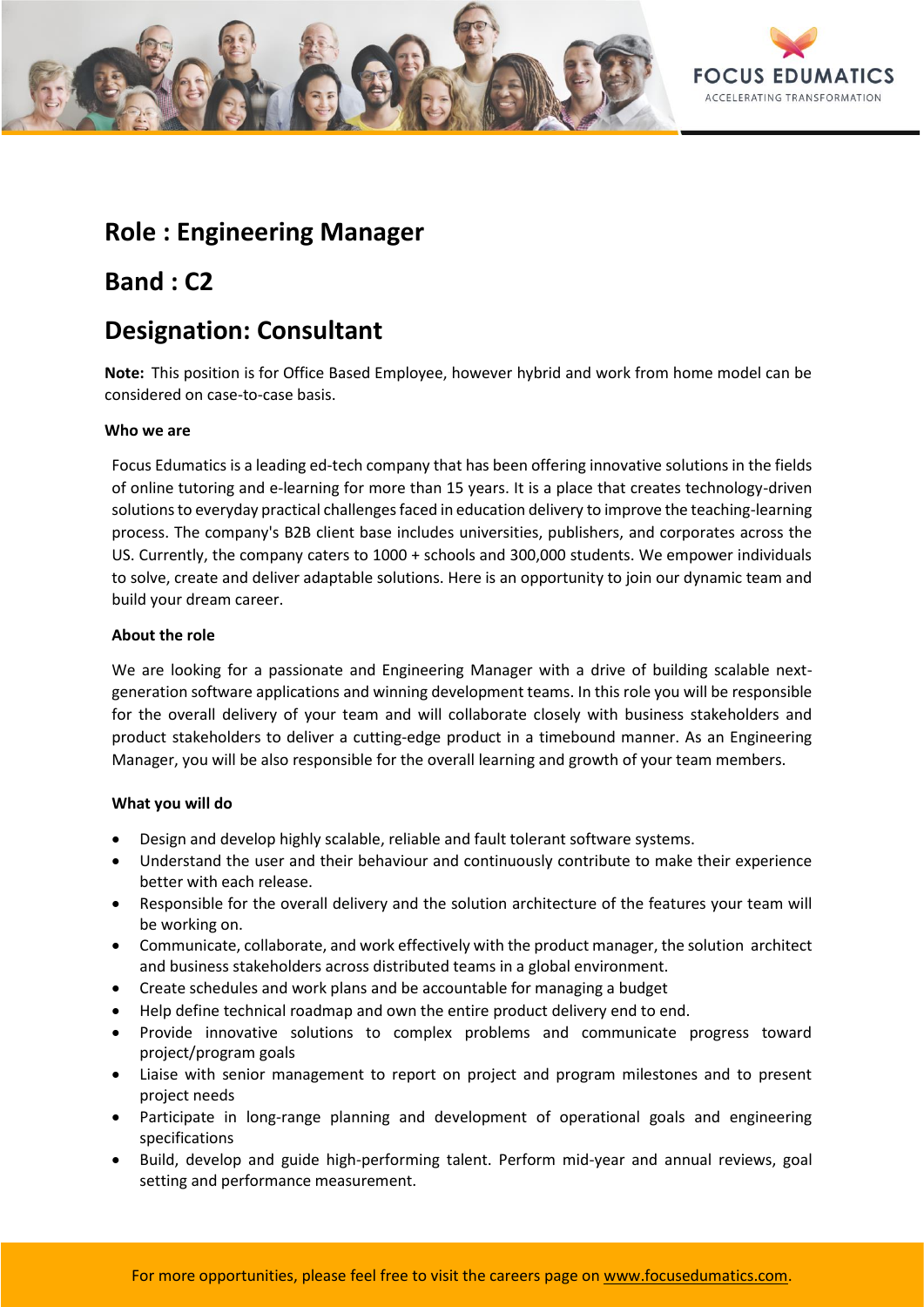

- Provide mentoring and coaching in driving career growth
- Demonstrate expertise in product development, deployment and ability to provide hands-on assistance in troubleshooting production issues
- Review architecture and system designs and improve, optimize and identify opportunities for efficient software development processes.
- Work independently in completing large sized projects while managing competing priorities in a demanding production environment

#### **Who you are**

- An Engineering Degree B.E/B.Tech/M.E/M.Tech/MCA/M.Sc (Computer Science) preferred.
- Minimum 10+ years of good hands-on experience in designing, developing, testing and deploying large scale web applications with Microsoft stack (Visual Studio, .Net Core, MVC, C# and PowerBI).
- 2+ years of Engineering Managerial experience leading a team of 10+ developers and owning the overall delivery for the teams
- Familiarity with most of the following technologies: Entity Framework, WebRTC, SignalR, TTS, CDN, Redis, Edge Computing, Test Driven Development, Selenium, BI tools, Keras and Mule ESB
- Should have done performance reviews for team members in the past and worked towards giving hem a growth path in their careers.
- Good in DB technical skills. Should have experience in MSSQL or Oracle Autonomous Database
- Knowledge in Configuration Management tools like TFS,SVN, GIT including continuous integration (CI/CD) tools like Jenkins, Team City, CircleCI , Azure DevOps
- Ability to work in agile scrum development process with bi-weekly production releases
- Good knowledge in Architecture, Configuration, Security, Performance, Scalability, Reliability, Infrastructure etc.
- Experience across the product development SDLC along with ability to handle production escalations and support as needed
- Strong work ethic and a desire to help drive a successful architectural vision across the projects
- Sound analysis, problem resolution, team building, judgment and decision-making skills required
- Excellent presentation, written and verbal communication skills required.
- Prior experience of a product startups in education technology sector is a plus

#### **Additional Skills**

- Attention to detail
- Proactive in nature
- Ability to prioritize and work independently and time management in all activities